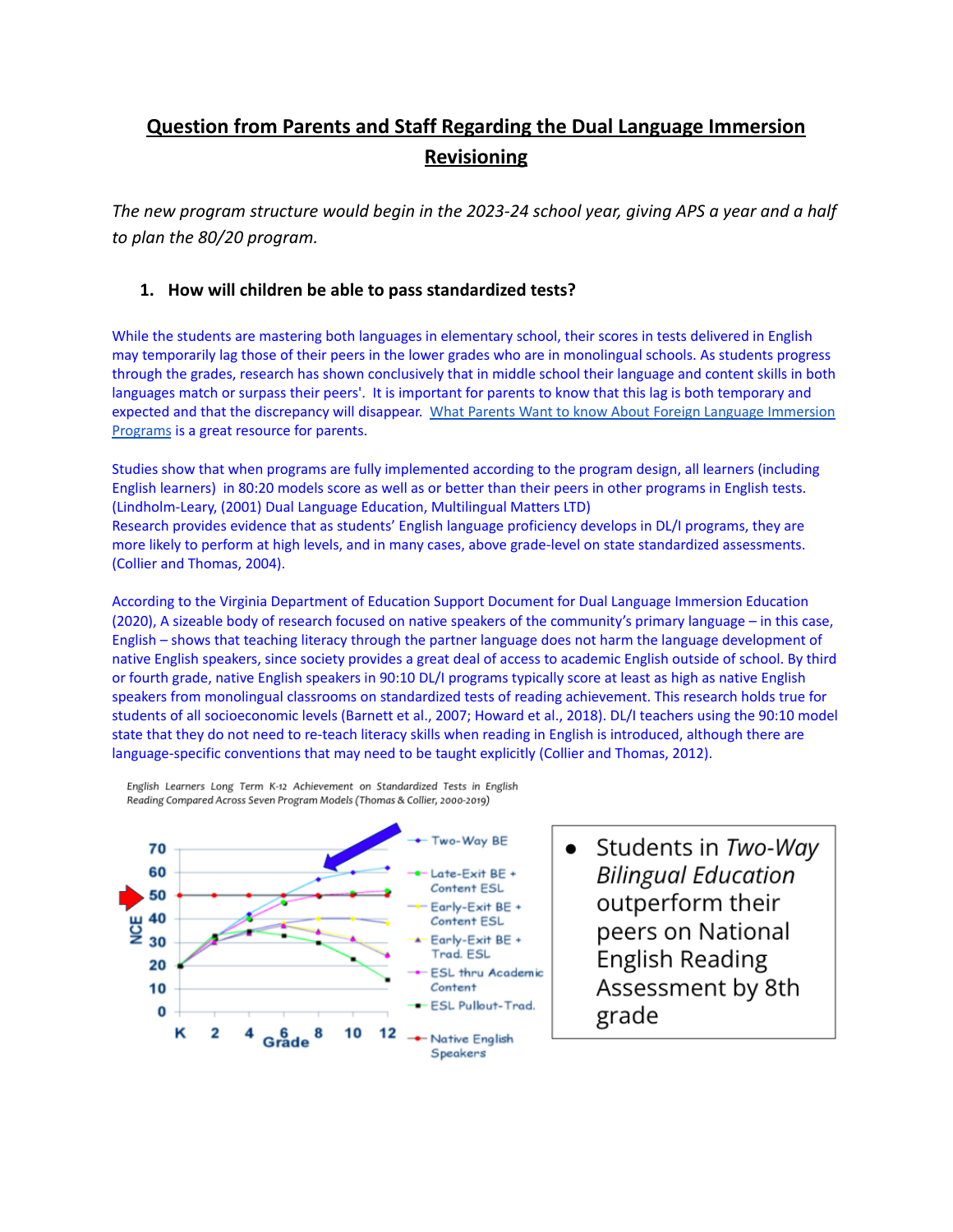### **2. Will APS request waivers since K-2 students won't be ready to be tested in English?**

There are several items under consideration being discussed with the Office of English Language Arts including a waiver to take PALS in English as currently required by the EIRI initiative.

### **3. What is/are the reason(s) for such change?**

The reason for the recommendation to move to a full immersion instructional model is based on:

- Research to include closing the achievement gap and ensuring bilingualism and biliteracy
- Data that shows all students outperforming their peers in monolingual schools
- Meeting our students' needs, and
- Strengthening APS' DLI program by implementing best practices in the field

This process has been part of a four-year plan starting with conversations with principals followed by a recommendation in 2016 by the WLAC (World Languages Advisory Committee) to move to Full Immersion. Since then, the World Languages Office has met with Principals, Office of Planning and Evaluation, the Office of Academics, the Superintendent and his cabinet, and responded to community requests for a revisioning of APS DLI. Inservice/professional learning of K-12 DLI staff happened in the spring of 2021 followed by the development of a Task Force that recommended APS move to a Full Immersion instructional model.

# **4. Why has APS decided to make so many changes in the program (change Escuela Key location and now the program instructional model)?**

The change in location for Escuela Key is unrelated to the DLI visioning process and the adoption of an 80/20 instructional model. Task Force recommends that APS realign the existing Dual Language Immersion from a 50/50 partial instructional immersion program into a 80/20 early full instructional immersion program because the research is clear that this model is the most effective for Spanish and English acquisition and long-term student achievement.

According to the Virginia Department of Education Support Document for Dual Language Immersion Education (2020), "Studies also show that, in one-way DL/I programs, both ELs and native English-speaking students benefit from initial immersion in the partner language; comparative studies conclude that students demonstrate higher levels of partner language proficiency when they participate in programs with higher input of the partner language. Many schools that begin DL/I programs as a 50:50 model choose to shift to a 90:10 model after several years, due to teacher concerns that both language groups need deeper academic proficiency in the partner language to do the challenging work of upper level grades (Christian and Genesee, 2001; Collier and Thomas, 2012; Howard et al., 2018; Lindholm-Leary, 2001)," (p. 19).

# **5. ¿Qué se espera de los maestros a nivel de entrenamiento para los maestros?/ What is expected of teachers at the teacher training level?**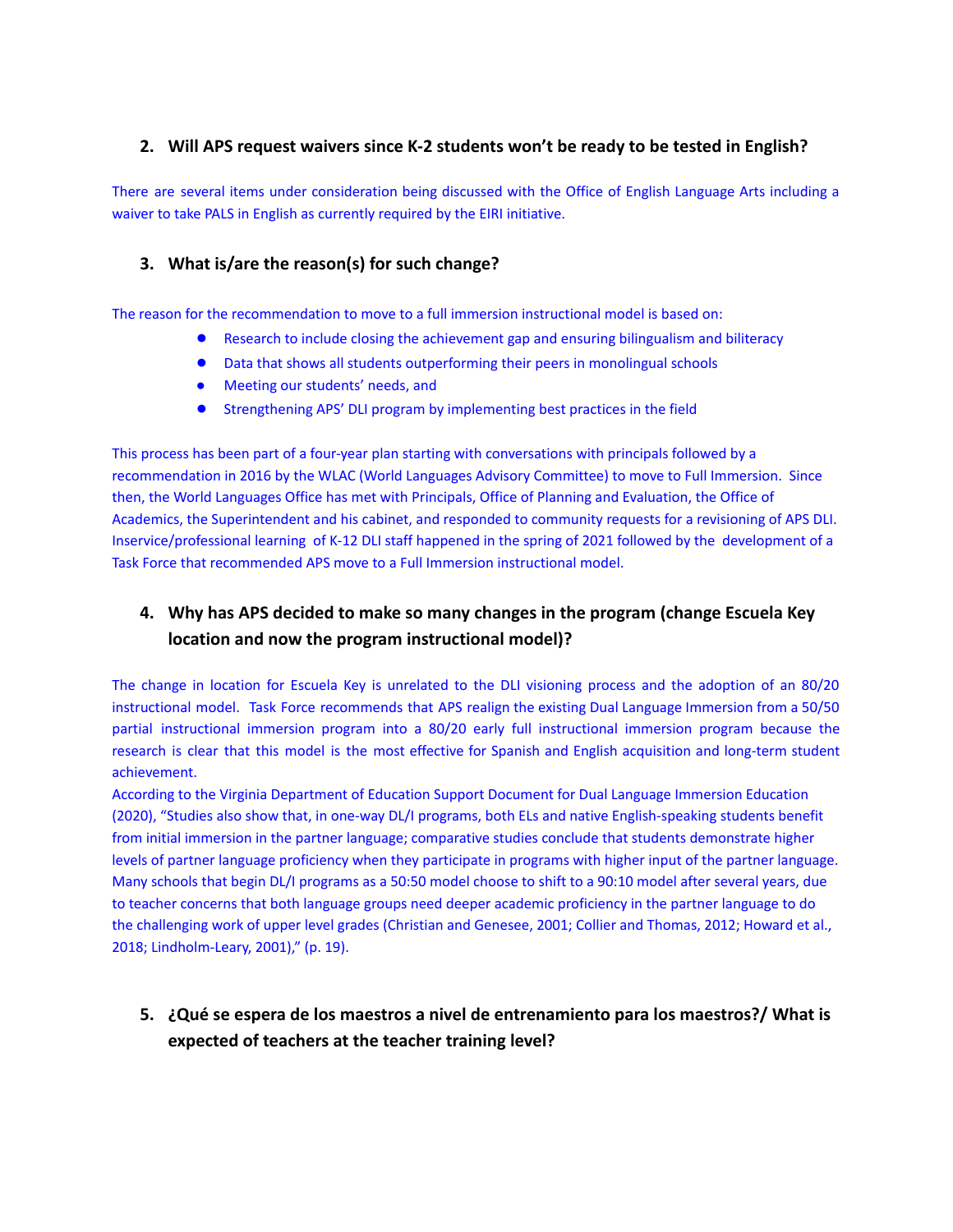The Task Force recommends that APS secure or earmark funding for a well-articulated Professional Learning plan for all teachers working in Dual Language Immersion program schools and classroom instruction so that they are well-prepared and supported throughout the planning and implementation process of the 80/20 model.

### **6. ¿Do we have to prepare for endorsements? New licenses? New testing for teachers?**

Elementary teachers are endorsed with an elementary license which enables them to teach all subjects. Many teachers may seek additional endorsements to increase their knowledge and eligibility, but they are not required to do so.

# **7. ¿El modelo 80/20 necesita que los maestros tengan recursos y entrenamiento?/ Does the 80/20 model require teachers to have resources and training?**

To implement an effective and successful 80/20 DLI model, the Task Force recommends funding for a district coordinator to support the immersion program, Spanish reading specialists for the two elementary immersion schools, core materials for teachers and students, and assessments in Spanish, and ongoing professional development for teachers.

# **8. ¿Cómo quieren implementarlo sin haber tenido la oportunidad de verlo? / How do they want to implement it without having had the opportunity to see it?**

An 80:20 model has been shown to create higher levels of literacy in the target or new language students are studying as well as English.. For specific research studies, consult the Center for Applied [Linguistics](https://www.cal.org/twi/) FAQs.

### **9. What will (English) instruction look like? How will the ELA standards be met?**

All students learn to read in the partner language first in the context of an 80/20 program − 80% of instruction is in the partner language in Grades K-2, with the remaining 20% of time devoted to English language arts and to English Language Development − Language arts in English formally starts in 2nd or 3rd grade. Native English speakers and native speakers of the partner language are integrated for instruction 100% of the day. Teachers use flexible grouping and differentiation to meet the needs of native speakers and language learners.

During the English part of the day, the English teacher and EL teacher provide both designated English Language Development (ELD) instruction and English Language Arts (ELA) instruction.

All instruction, both in English and Spanish, is based on the Standards of Learning. For example, the following Kindergarten reading standards can be met during Spanish instructional literacy time:

K.5 The student will understand how print is organized and read.

- a) Hold print materials in the correct position.
- b) Identify the front cover, back cover, and title page of a book.
- c) Distinguish between print and pictures.
- d) Follow words from left to right and from top to bottom on a printed page.
- e) Match voice with print. (concept of word).
- K.6 The student will demonstrate an understanding that print conveys meaning.
	- a) Identify common signs and logos.
	- b) Explain that printed materials provide information.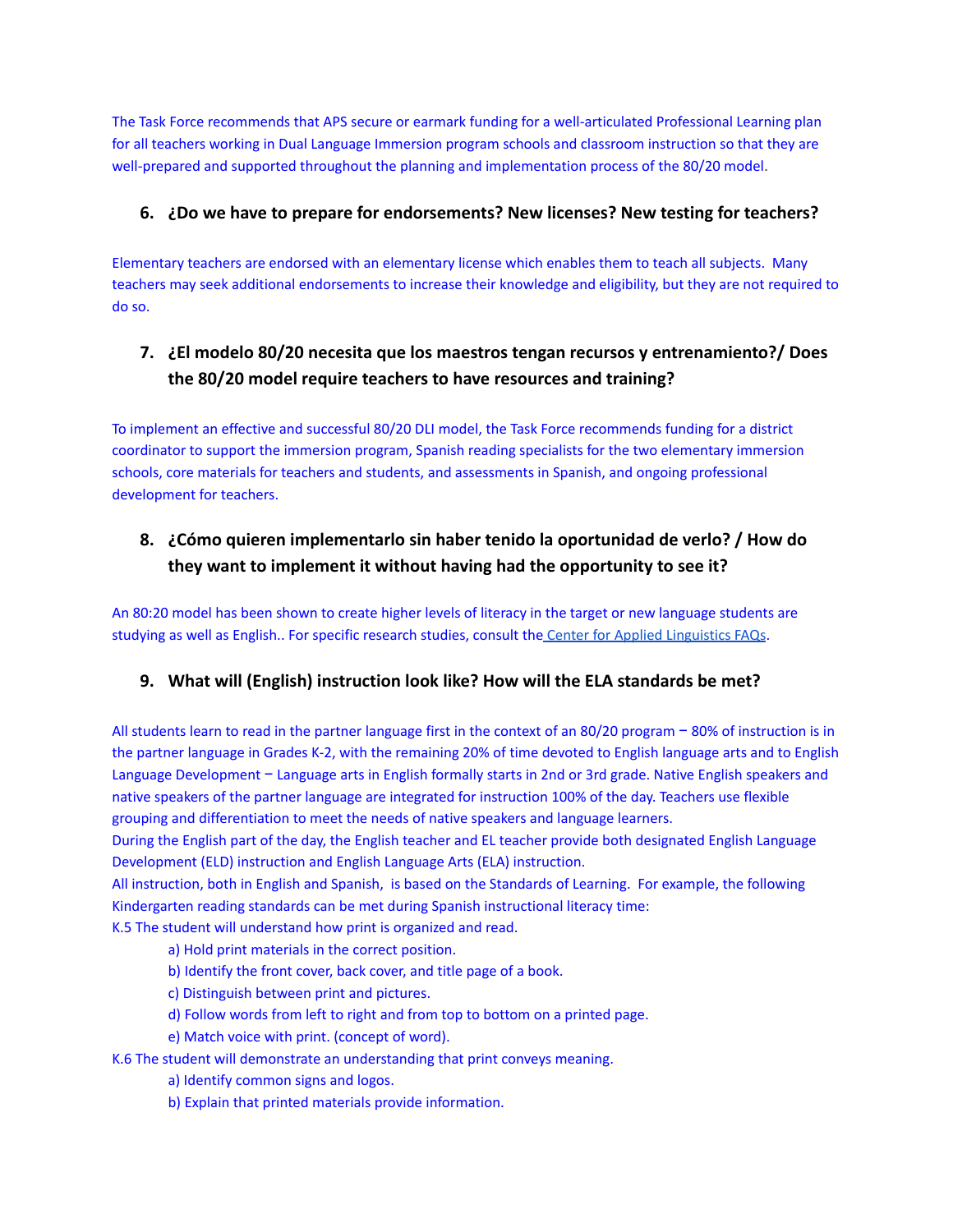c) Read and explain own writing and drawings.

d) Read his/her name and read fifteen meaningful, concrete words.

K.7 The student will develop an understanding of basic phonetic principles.

- a) Identify and name the uppercase and lowercase letters of the alphabet.
- b) Match consonant, short vowel, and initial consonant digraph sounds to appropriate letters.
- c) Demonstrate a speech-to-print match through accurate finger-point reading in familiar text that includes words with more than one syllable.

d) Identify beginning consonant sounds in single-syllable words.

# **10. Has the DLI Visioning process used data and studies done by the Center for Applied Linguistics (CAL?)**

Yes, as part of the visioning process, the Task Force was created to represent all stakeholders from the school community and to conduct an inclusive and collaborative process in order to create a Dual Language Immersion Framework based on the Center for Applied Linguistics, (CAL)' Framework for Dual Language Education. Members included DLI principals, coaches, teachers, and parents, central office administrators and specialists, a School Board Member, and PTA representatives.

CAL references research From Lindholm-Leary (2008): In 90/10 or 80/20 programs, both English- and Spanishdominant students have higher Spanish proficiency outcomes at the end of the program than 50/50 students with no detriment to English development in the long run. Members of the Task Force reviewed this research and it was also posted on the APS Engage page so that members of the community had access to the research that Task Force members were reviewing.

**11. Can you specifically describe what a K-2 day might look like?** *Below is an example of a full immersion school's master schedule.*

# **SAMPLE DUAL LANGUAGE IMMERSION PROGRAM CLASS SCHEDULE**

| TK/K  | 8:40-9:10    | 9:10-10:30 | 10:30-10:50 | 10:50-11:55                           | 11:55-12:40 | 12:40-1:40                      | 1:40-2:00 | 2:00-2:30                             | 2:30-2:35 |
|-------|--------------|------------|-------------|---------------------------------------|-------------|---------------------------------|-----------|---------------------------------------|-----------|
| 80/20 | Start of Day | Math       | Recess      | Spanish<br>languag<br>e arts<br>(SLA) | lunch       | Academic<br><b>English Time</b> | P.E.      | Science/<br>social<br>studies/<br>art | departure |

#### SAMPLE SCHEDULE For 80/20 TWBI/DLI Programs

| <b>Primero</b> | 8:40-9:10    | 9:10-10:20 | 10:20-10:30 | 10:30-11:55                 | 12:00-12:45 | 12:45-1:45                      | 1:45-2:05 | 2:05-2:30                             | 2:30-2:35 |
|----------------|--------------|------------|-------------|-----------------------------|-------------|---------------------------------|-----------|---------------------------------------|-----------|
| 80/20          | Start of Daa | Math       | Recess      | Spanish<br>language<br>arts | lunch       | Academic<br><b>English Time</b> | P.E.      | Science/<br>social<br>studies/<br>art | departure |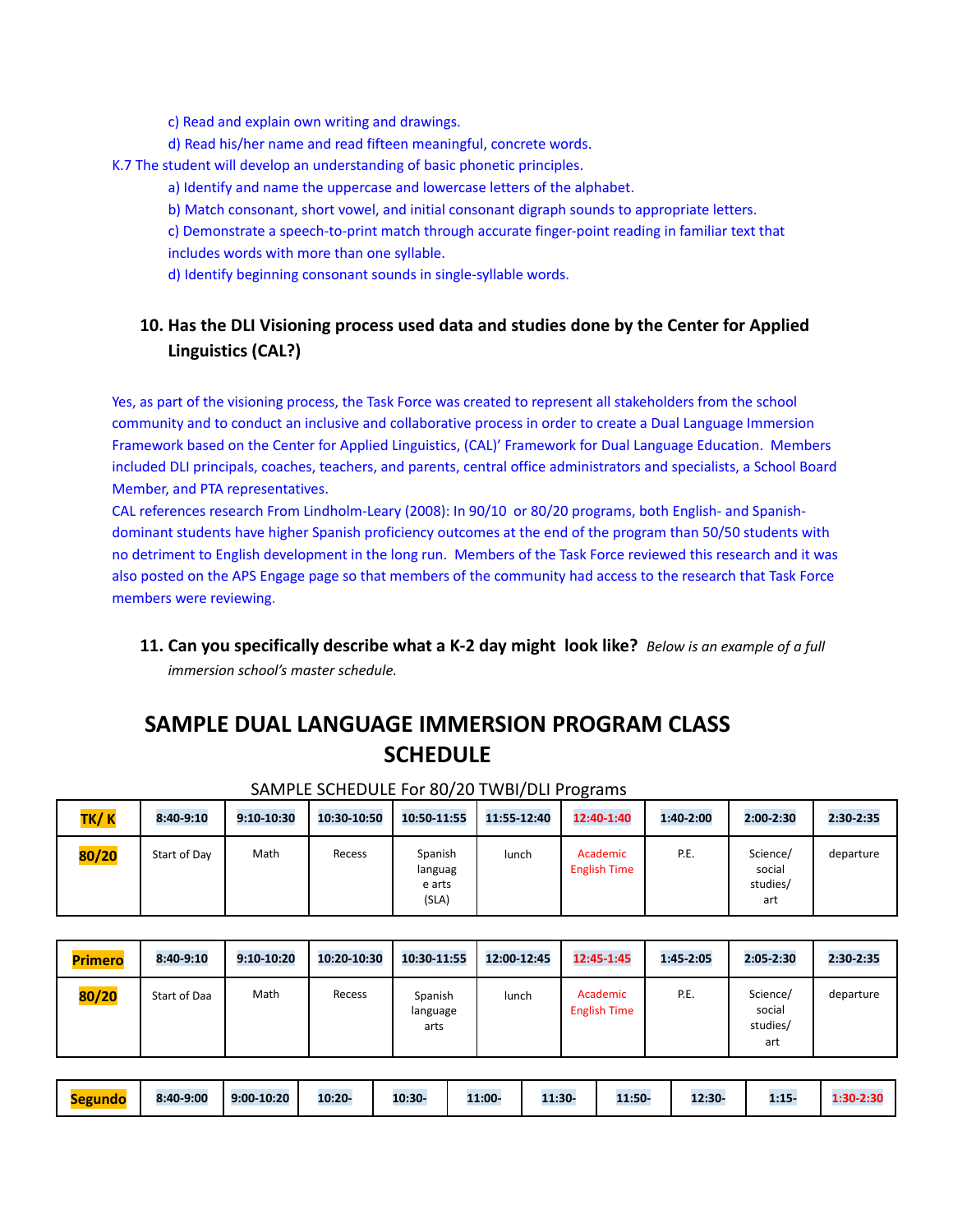|       |              |                     | 10:30  | 11:00                          | 11:30   | 11:50 | 12:30 | 1:15 | 1:30   |                                       |
|-------|--------------|---------------------|--------|--------------------------------|---------|-------|-------|------|--------|---------------------------------------|
| 80/20 | Start of Day | Spanish<br>language | Recess | Writin<br>g and<br>gramm<br>ar | science | P.E.  | Lunch | Math | Recess | Acade<br>mic<br><b>English</b><br>/SS |

| <b>Tercero</b> | 8:40-9:00    | 9:00-10:20                                       | 10:20-10:30 | 10:30-11:30 | 11:30-12:50 | 12:50-1:40                              | 1:40-1:55 | 1:55-2:35                                            | 2:35-2:45 |
|----------------|--------------|--------------------------------------------------|-------------|-------------|-------------|-----------------------------------------|-----------|------------------------------------------------------|-----------|
| 70/30          | Start of Day | Languag<br>e in<br>Spanish/<br>Science<br>themes | Recess      | Math        | lunch       | <b>English</b><br>Language<br>Arts/AELD | Recess    | PE/Writing/<br>Social<br><b>Studies</b><br>(English) | Closing   |

| <b>Cuarto</b> | 8:40-9:00    | 9:00-10:20               | 10:20-10:30 | 10:30-11:30 | 11:30-12:15 | 12:15-1:15                                                       | $1:15 - 2:45$            | 2:45-2:50 |
|---------------|--------------|--------------------------|-------------|-------------|-------------|------------------------------------------------------------------|--------------------------|-----------|
| 50/50         | Start of Day | Spanish<br>language arts | Recess      | Math        | lunch       | <b>Thematic</b><br>Science/Social<br><b>Studies</b><br>(English) | English<br>Language Arts | Closing   |

| Quinto/<br><b>Sexto</b> | 8:40-9:00    | 9:00-10:20 | 10:20-10:30 | 10:30-11:40                                          | 11:40-12:25 | 12:25-1:40                         | 1:40-2:40                | 2:40-2:50      |
|-------------------------|--------------|------------|-------------|------------------------------------------------------|-------------|------------------------------------|--------------------------|----------------|
| 50/50                   | Start of Day | Math       | Recess      | Spanish<br>language<br>arts and<br>science<br>themes | lunch       | <b>Social Studies</b><br>(English) | English<br>Language Arts | <b>Closing</b> |

K, 1, 2 classes exchange teachers during AELD time 5 x's a week • M, W & F - 4/5 PE Release Time • 5<sup>th</sup> Grade afternoon classes exchange daily • Separate schedule for Specials: library, art & music etc. (teachers accompany students)

# **12. How many hours of Instruction will be in English and Spanish? What will the transition from Spanish to English instructional time look like?/ ¿Cómo será la transición a más horas de inglés?**

In grade K-2, English development instruction/English language arts will be taught for approximately 60 minutes a day. In 3rd grade, the amount of time in English increases to 90-95 minutes. In 4th and 5th grade, half of daily instruction is taught in English. Professional development, resources in Spanish, and Spanish assessments will help ensure a successful transition from the 80:20 instructional model so that students are prepared.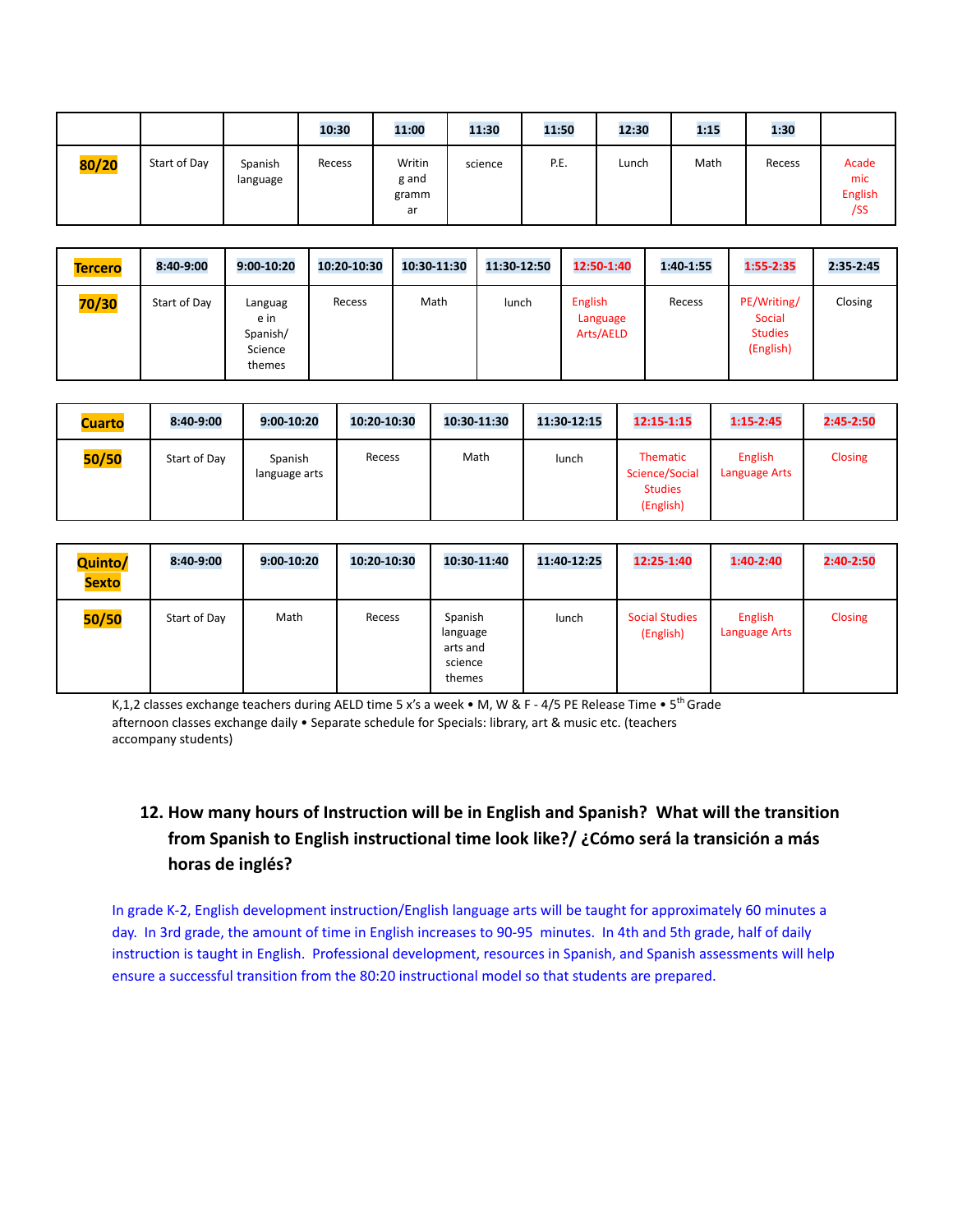

# **Instructional time in Spanish & English**

#### **13. Will students be prepared? ¿Estarán preparados los estudiantes?**

Students in DLI programs outperform their monolingual peers in reading, writing, math, and science (Alanís and Rodríguez, 2008; Cobb et al., 2006; Marian et al., 2013; Umansky and Reardon, 2014). Despite [...] wide variations in communities, schools, and students, results are quite consistent in showing that both native English-speaking and ELL students who participate in two-way/dual language programs achieve at levels that are at least comparable to, and often higher than, their peers enrolled in English-only instruction on standardized tests of achievement and language proficiency in English; but, two-way/dual language students have the additional benefit in that they are also bilingual and biliterate. Furthermore, native English-speaking and ELL students who attain the highest levels of bilingualism tend to score at higher levels of achievement on standardized tests of reading and math compared to English-speaking students enrolled in English monolingual classrooms. However, research clearly demonstrates that these successful results are not always apparent until grade 4 or 5, especially for children who are educationally at risk, because it takes time for children to fully develop the two languages and thus to score at high levels on achievement tests that require considerable proficiency in the two languages. "Two-Way/Dual Language Education: Then and Now", Katherine Lindholm-Leary, San Jose State University.

#### **14. How will the new phonics core 95 be addressed in an 80:20 model?**

Phonics, which is what Core 95 addresses, will be addressed in teaching Spanish Language arts. Spanish phonics resources were purchased for Claremont Immersion in August 2021. The 2022-23 school year will be a time to plan and involve staff in purchasing appropriate literacy materials for DLI. Research on effective Spanish literacy resources incorporate the components of Structured Literacy. The 20% of the day that is in English will be devoted to Literacy in English dedicated to− Preliteracy and literacy activities during 20% English time − Bilingual books − Making cross-linguistic connections and English Language Development.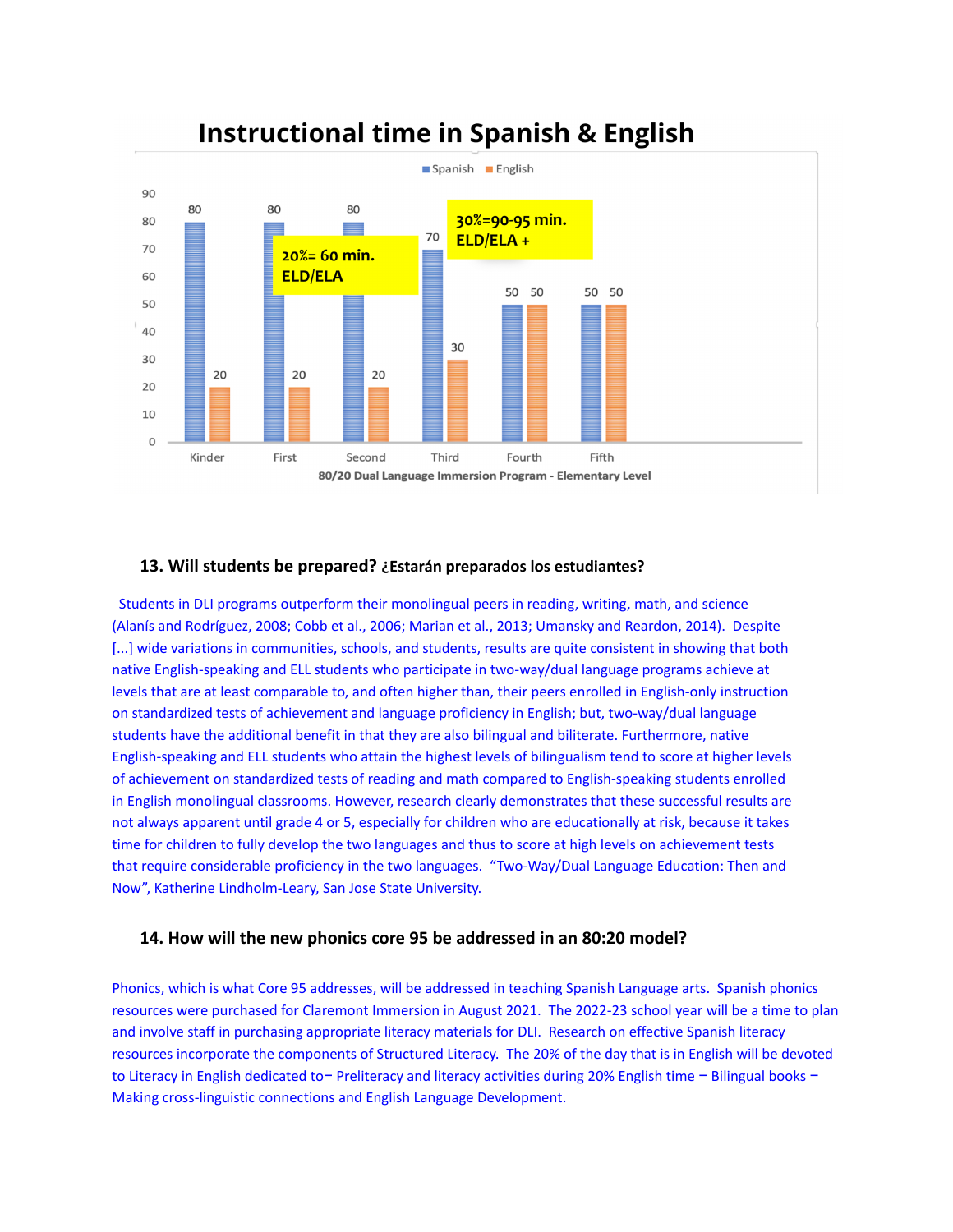# **15. How will APS find highly qualified bilingual teachers and the staff (full and assistant teachers) needed for the new 80/20 immersion program?**

The Task Force recommends that APS' Human Resources Department, World Languages Office and Dual Language schools collaborate to develop a plan that will bolster recruitment, hiring and retaining bilingual / biliterate staff to teach content in the target language (Spanish) including researching Visa requirements for teachers from Spanish-speaking countries. Principals have the right of assignment and will place their teachers in the grade levels that best meet their language proficiency levels. Implementation of the 80:20 model will occur over several years, which will provide an opportunity to increase the recruitment, hiring and retention of bilingual / biliterate staff INSERT implementation timeline

# **16. How will we have substitutes that can speak Spanish? We don't even have enough English.**

The substitute situation across the nation is dire given the needs of all schools during this pandemic. When Spanish speaking subs are not available, the substitute teacher must teach in English and the day becomes an English day. When schools are able to acquire Spanish speaking subs the instruction will continue in Spanish. In addition, Spanish language curriculum resources and materials that students can complete independently may be provided for the substitute when feasible so that students can continue instructional activities in Spanish.

# **17. Does the new 80/20 model require all teachers to be fully bilingual and skilled in teaching both in Spanish and English?**

Though the goal is to hire many bilingual staff for immersion school, the 80:20 model will not require all teachers to be fully bilingual. Hiring bilingual staff will continue to be a goal, and will be important to effectively implement the 80/20 model. In grades K-2 (80:20) and 3rd grade (70:30), we will strive to hire and retain bilingual / biliterate staff to teach content in the target language (Spanish) and English.

# **18. Will there be enough money to fully fund an 80/20 model with the need for all new materials?**

The program evaluation data for the Dual Immersion program identified needs and areas for improvement that require an investment in core materials in Spanish. We are working from a needs-based budget for FY 23 where the Office of Academics requests funds based on need and APS priorities. The Task Force has recommended that APS allocate the funding for core materials in Spanish.

# **19. Does the current 50/50 model require all teachers to be fully bilingual and skilled in teaching in both English and Spanish?**

Currently, administrators make an effort to hire qualified bilingual staff. Not all teachers need to be bilingual.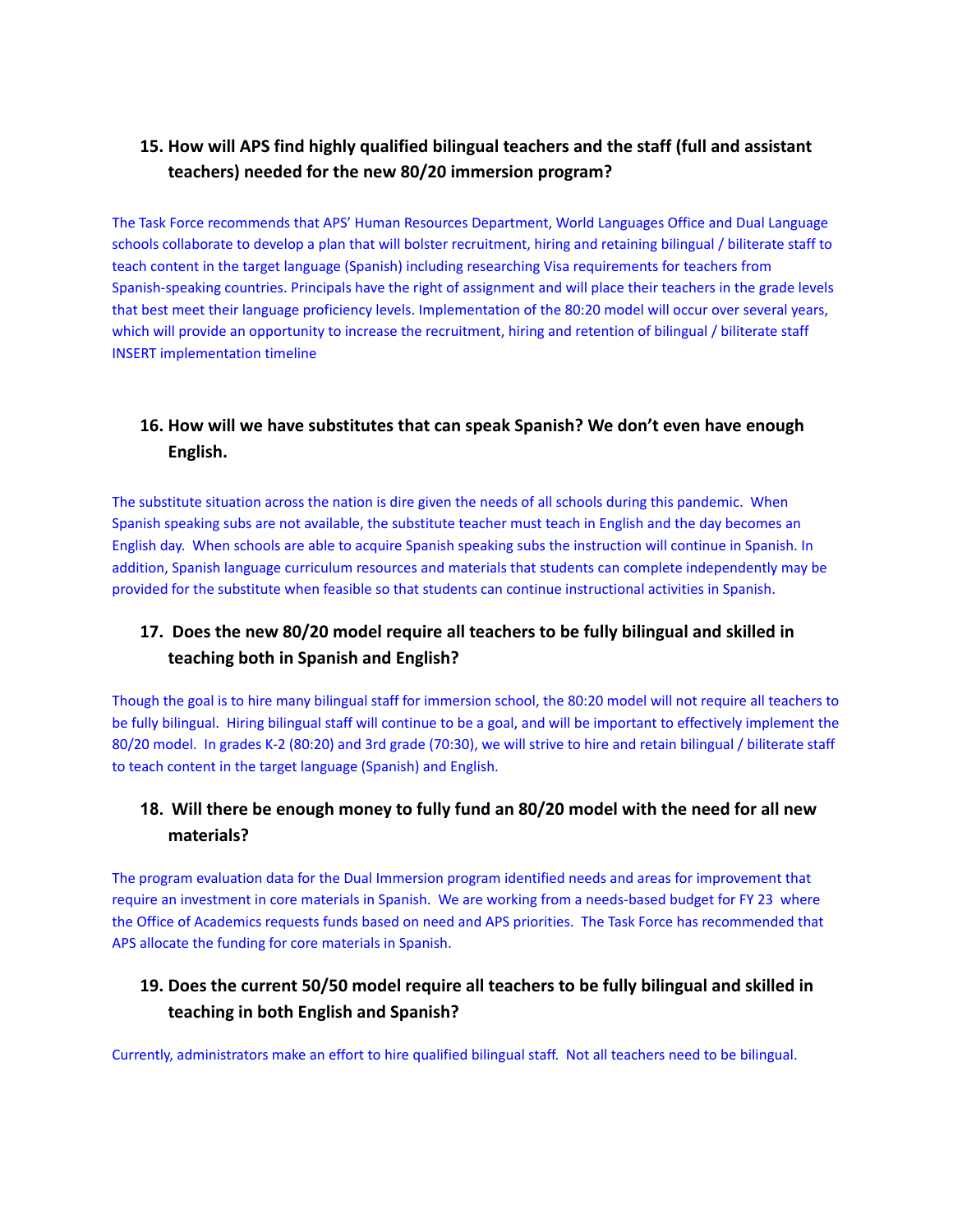# **20. How many (what percent) fully bilingual teachers does APS currently employ in the Key and Claremont programs?**

Approximately 50 percent of staff are fully bilingual at each elementary immersion school.

# **21. How many (what percent) teachers at Key and Claremont are not skilled in teaching both English and Spanish?**

Though we do not have an exact percentage, most immersion teachers are developing bilinguals with varying levels of English and Spanish proficiency.

# **22. What are the benefits(s) for a native Spanish speaking household to choose the immersion option school over their neighborhood school?**

The benefits for a native Spanish-speaking household include:

- Many parents are initially fearful that immersion may have a negative impact on their child's English language development. But research consistently finds that the immersion experience actually enhances English language development (Cloud, Genesee, & Hamayan, 2000).
- In the 80:20 model, DLI students, including native Spanish speakers, outperform peers on standardized tests and close the achievement gap. Students in DLI programs outperform their monolingual peers in reading, writing, math, and science (Alanís and Rodríguez, 2008; Cobb et al., 2006; Marian et al., 2013; Umansky and Reardon, 2014).
- Strengthening literacy in native language will contribute to higher levels of literacy in the second language (English). This is known as transferability of literacy skills.
- Strong literacy skills in Spanish and English prepares students for challenging and rigorous courses at the secondary level and post-secondary
- As Spanish is valued and prevalent in all communications and activities, it can make it easier for families to become involved in the school community
- Becoming bilingual and biliterate makes students more marketable for future employment

#### What Parents Want to know About Foreign Language [Immersion](https://globalvillageacademy.edliotest.com/Foreign%20Language/What_Parents_want_to_know_about_Immersion.pdf) Programs is a great resource for parents.

When Spanish speakers are immersed solely in English instruction, the outcomes are most likely "language replacement" and therefore, Native Speakers experience significant language loss. Dual Language Immersion programs are referred to as "additive bilingual programs", in that all students, both English speakers and native Spanish speaking students, work to develop literacy and oral language proficiency while maintaining and developing literacy in the first language of the students.

## **23. ¿Cómo afecta a los estudiantes con necesidades especiales? / How does it affect students with special needs?**

**a. ¿Tendrán los estudiantes de educación especial más beneficios en español? Cuando los estudiantes de educación especial pasen a grados más altos/ Will special education**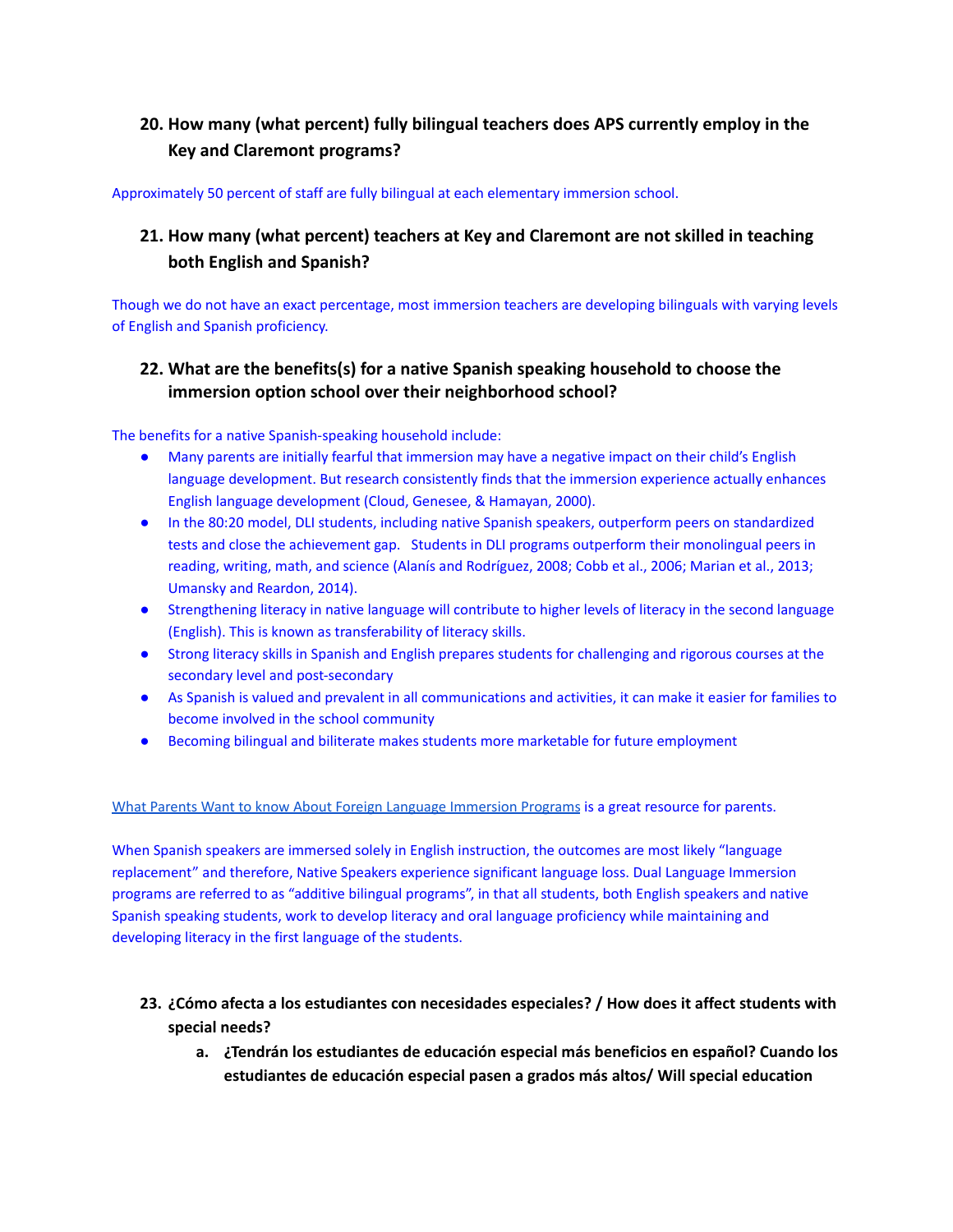## **students have more benefits in Spanish? When special education students move on to higher grades.**

Students with disabilities also benefit from participation in DLI programs (Fortune, with Menke, 2010). Most IEP needs can be successfully met for a student in a DLI program with adequate supports in place and APS is committed to making DLI available to students with disabilities. Families do not have to choose between special education services and the DLI program. APS will seek to recruit, hire and retain additional Spanish speaking Special Education teachers and assistants to help support students with disabilities in the 80:20 model.

# **24. Habrán suficientes maestras que hablen espanol calificadas en educación especial? / Will there be enough qualified Spanish speaking special education teachers?**

The Task Force recommends APS' Human Resources department, World Languages Office and Dual Language schools collaborate to recruit, hire and retain bilingual / biliterate staff to teach content in the target language, including special education teachers.

### **25. Do our families want to move to this model?**

Over the past several years, groups of parents have requested that APS develop an approach to strengthen proficiency in both languages for DLI students. In recent years, parents have focused explicitly on the need to increase Spanish learning time in the early grades.

- The World Languages Advisory Committee, (WLAC) is made up of community members, many of whom are DLI parents. The WLAC has been asking for a move to a full immersion instructional model since 2016.
- PTA members of all DLI schools sent a letter in February 2020 asking about current research on 90/10 instructional model vs. 50/50 instructional model and how students can be prepared for transitions between the programs (5th-6th and 8th-9th).
- Community members making up the task force sent out a survey to community members about the Task Force recommendations and most responses were favorable to moving to an 80/20 instructional model.

# **26. How much parent feedback the task force really received and what parent/teacher feedback the task force really considered?**

The Task Force received questions and feedback through multiple channels including the Engage Page, Office Hours, Parent Task Force members DLI community survey, cafecitos, Inservice of all K-12 DLI staff in the spring of 2021, presentations to the elementary school staff and cafecitos. One example of feedback received from Escuela Key staff was, should we move to full immersion, to slow down the process of implementation and have the 2022-23 school year be a planning year. Common themes that came from parents were: --Most responses are favorable toward the 80:20 model.

--Several people mentioned with the 80:20 model that they think English-speaking kids and parents will need extra support in those first weeks/months of Kindergarten

--A frequent concern is being able to staff up with qualified teachers, both for the 80:20 model and just in general. --People have been concerned that moving to 80:20 will mean that some current Claremont & Key teachers will lose their jobs.

--Location of the MS and HS are frequently cited as barriers to continuing with Immersion Each of these themes was addressed in the Task Force recommendations.

# **27. Will ELs still be required to take/pass standardized tests in English?**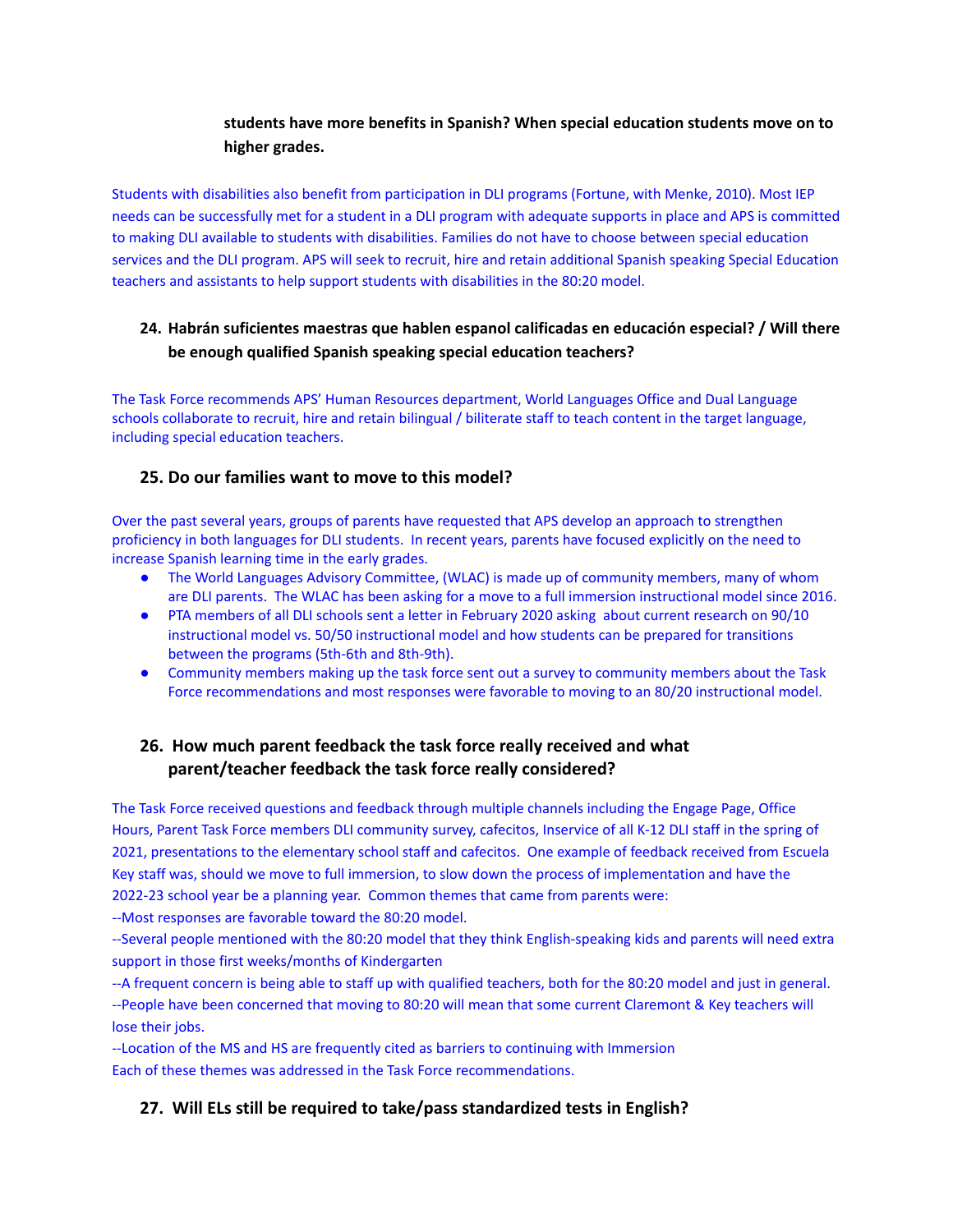Despite [...] wide variations in communities, schools, and students, results are quite consistent in showing that both native English-speaking and ELL students who participate in two-way/dual language programs achieve at levels that are at least comparable to, and often higher than, their peers enrolled in English-only instruction on standardized tests of achievement and language proficiency in English; but, two-way/dual language students have the additional benefit in that they are also bilingual and biliterate. Furthermore, native English-speaking and ELL students who attain the highest levels of bilingualism tend to score at higher levels of achievement on standardized tests of reading and math compared to English-speaking students enrolled in English monolingual classrooms. However, research clearly demonstrates that these successful results are not always apparent until grade 4 or 5, especially for children who are educationally at risk, because it takes time for children to fully develop the two languages and thus to score at high levels on achievement tests that require considerable proficiency in the two languages. Excerpt from "Two-Way/Dual Language Education: Then and Now, KAtherine Lindholm-Leary, San Jose State

Full versions of the articles available online: http://www.bilingualeducation.org/resources\_public\_educator.php

# **28. Will we receive standardized tests and other materials (social studies books, etc) in Spanish so we can implement this model and assess students?**

The Task Force recommends that APS secure funding for a well-designed assessment infrastructure that is aligned with program goals, instructional objectives, and language and literacy standards for both languages of instruction in addition to funding core materials in Spanish.

#### 29. **How will we staff the model?**

University.

The Task Force recommends that Human Resources, DLI schools, and The World Languages Office continue to collaborate to recruit, hire, and retain bilingual and biliterate staff. With implementation roll out being phased in starting in the fall of 2023, Human Resources, DLI schools and the Office of World Languages will have time to collaborate to recruit and retain staff over the four year period of implementation..

| Year                               | <b>Potential Impact on Grade level Teachers</b> |
|------------------------------------|-------------------------------------------------|
| 2022-23 Planning                   | No impact                                       |
| 2023-24 Kindergarten-<br>1st grade | Impacts, at most, 4 teachers per school         |
| 2024-25 2nd grade                  | Impacts, at most, 2 teachers per school         |
| 2025-26 3rd grade                  | Impacts, at most, 2 teachers per school         |
| 2026-27 4th grade                  | No impact for 4th grade                         |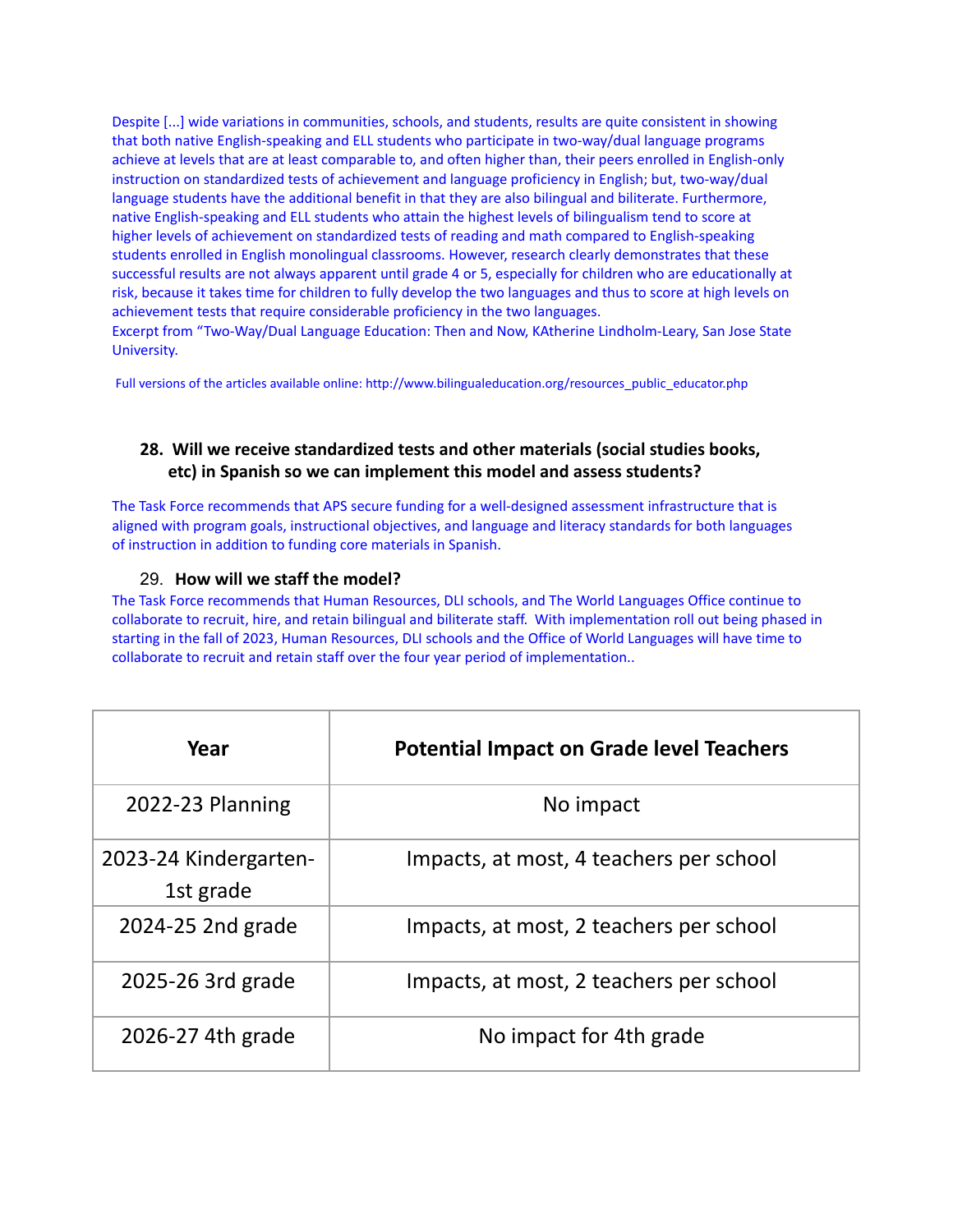#### **30. Who is delivering the 60 minutes of ELA?**

It is the principals' discretion to place staff based on skill-set and need. APS principals, Human Resources, the Office of English Learners, and the World Languages Office would have 19 months to collaborate and ensure staff are appropriately placed to teach both ELA and English Language Development, (ELD).

### **31. What happens to our English-speaking staff who don't have a place in this model?**

The full immersion instructional model needs teachers who who are English-speaking and can teach English. It is the principals' discretion to place staff based on skill-set and need. APS principals, Human Resources, and The World Languages Office would have 19 months to collaborate and ensure staff are appropriately placed.

# **32. Do we know whether, in the proposed 80-20 model, English reading instruction in k-3 will still use the structured literacy tools? If not, what instructional tools will be used for English reading?**

Since implementation of the 80:20 primary grades and 70:30 in 3rd grade instructional model would roll out in 2023-24 with K-1, structured literacy instruction in English would begin in the fall of 2022 with all DLI students. Should APS adopt the full immersion instructional model at the primary grades, all students would learn to read in the partner language first in the context of an 80/20 program − 80-90% of instruction is in the partner language in Grades K-2, with the remaining 20% of time devoted to English language arts and to English Language Development − Language arts in English formally starts in 2nd or 3rd grade Native English speakers and native speakers of the partner language are integrated for instruction 100% of the day Teachers use flexible grouping and differentiation to meet the needs of native speakers and language learners.

During the English part of the day, the English teacher and EL teacher provide both designated English Language Development (ELD) instruction and English Language Arts (ELA) instruction.

All instruction, both in English and Spanish, is based on the standards of learning. For example the following Kindergarten reading standards can be met during Spanish instructional literacy time:

K.5 The student will understand how print is organized and read.

- a) Hold print materials in the correct position.
- b) Identify the front cover, back cover, and title page of a book.
- c) Distinguish between print and pictures.
- d) Follow words from left to right and from top to bottom on a printed page.
- e) Match voice with print. (concept of word).

K.6 The student will demonstrate an understanding that print conveys meaning.

- a) Identify common signs and logos.
- b) Explain that printed materials provide information.
- c) Read and explain own writing and drawings.
- d) Read his/her name and read fifteen meaningful, concrete words.
- K.7 The student will develop an understanding of basic phonetic principles.
	- a) Identify and name the uppercase and lowercase letters of the alphabet.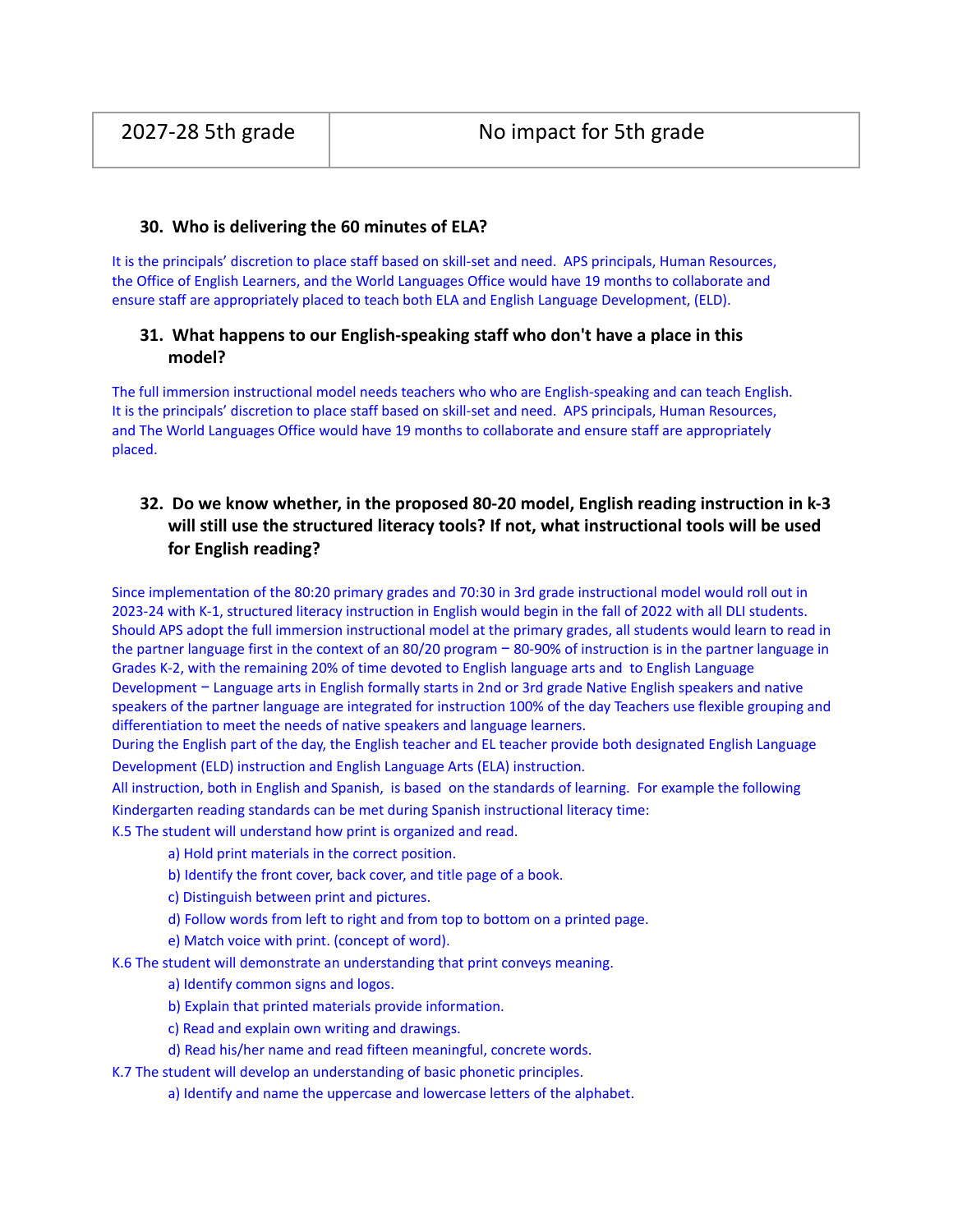- b) Match consonant, short vowel, and initial consonant digraph sounds to appropriate letters.
- c) Demonstrate a speech-to-print match through accurate finger-point reading in familiar text that includes words with more than one syllable.
- d) Identify beginning consonant sounds in single-syllable words.

**Structured literacy** Emphasizes phoneme- grapheme level approach; so does Spanish literacy instruction. Structured literacy explicitly teaches Phonemic awareness skills such as phoneme blending and segmentation; so does Spanish literacy. Also, in structured literacy, beginners work on similar word patterns in decoding and spelling. This is true of Spanish literacy as well. Spanish literacy also prioritizes teacher-led, explicit, systematic instruction and texts are coordinated so that most works are decodable for children. All literacy instruction requires prompt teacher feedback that encourages close attention to the print and application of decoding skills. Reference used: <https://dyslexiaida.org/heres-why-schools-should-use-structured-literacy/>

Because English is considered an "opaque" language and Spanish is considered a "transparent" language, there are differences in the approach. March 2022-August 2023 would be planning time for staff to select the appropriate tools of instruction using a Request For Proposal, (RFP).

### A Comparison of Initial Literacy Development Skills between Spanish and English

#### Karen Beeman; kbeeman@cnrrmail.org

Illinois Resource Center

| Spanish                                                                                                                                                                                                                                                                                                                                                                                                                                             | <b>Literacy Element</b>              | <b>English</b>                                                                                                                                                                                                                                                                         |
|-----------------------------------------------------------------------------------------------------------------------------------------------------------------------------------------------------------------------------------------------------------------------------------------------------------------------------------------------------------------------------------------------------------------------------------------------------|--------------------------------------|----------------------------------------------------------------------------------------------------------------------------------------------------------------------------------------------------------------------------------------------------------------------------------------|
| The building blocks of Spanish literacy begin<br>with the vowels and the move to consonants<br>to form syllables. Understanding that there<br>are strong vowels (a-e-o) and weak vowels<br>(i-u) determines separation of words into<br>syllables, accent rules, and impacts<br>comprehension.<br>Students first write vowels and then<br>consonants as emergent writers because the<br>vowels are constant and regular (5 vowels<br>make 5 sounds) | <b>Vowels and</b><br>consonants      | The building blocks of English literacy are<br>the names and sounds of each letter,<br>which are taught very systematically.<br>Students first write consonants and then<br>vowels as emergent writers because the<br>consonants are constant and regular (5<br>vowels make 15 sounds) |
| Letter names are not taught in Spanish<br>initially as they only confuse students (la<br>"ese" for "s" sounds as though it is the "e"<br>and not "s"). Names of letters are learned<br>formally once students have learned the<br>letter sounds and can form syllables.                                                                                                                                                                             | <b>Alphabet and Initial</b><br>sound | Knowing initial letter names and sounds<br>are predictors of reading success in<br>English. This is such an important skill<br>that students are taught and tested over<br>time to see if they have mastered it.                                                                       |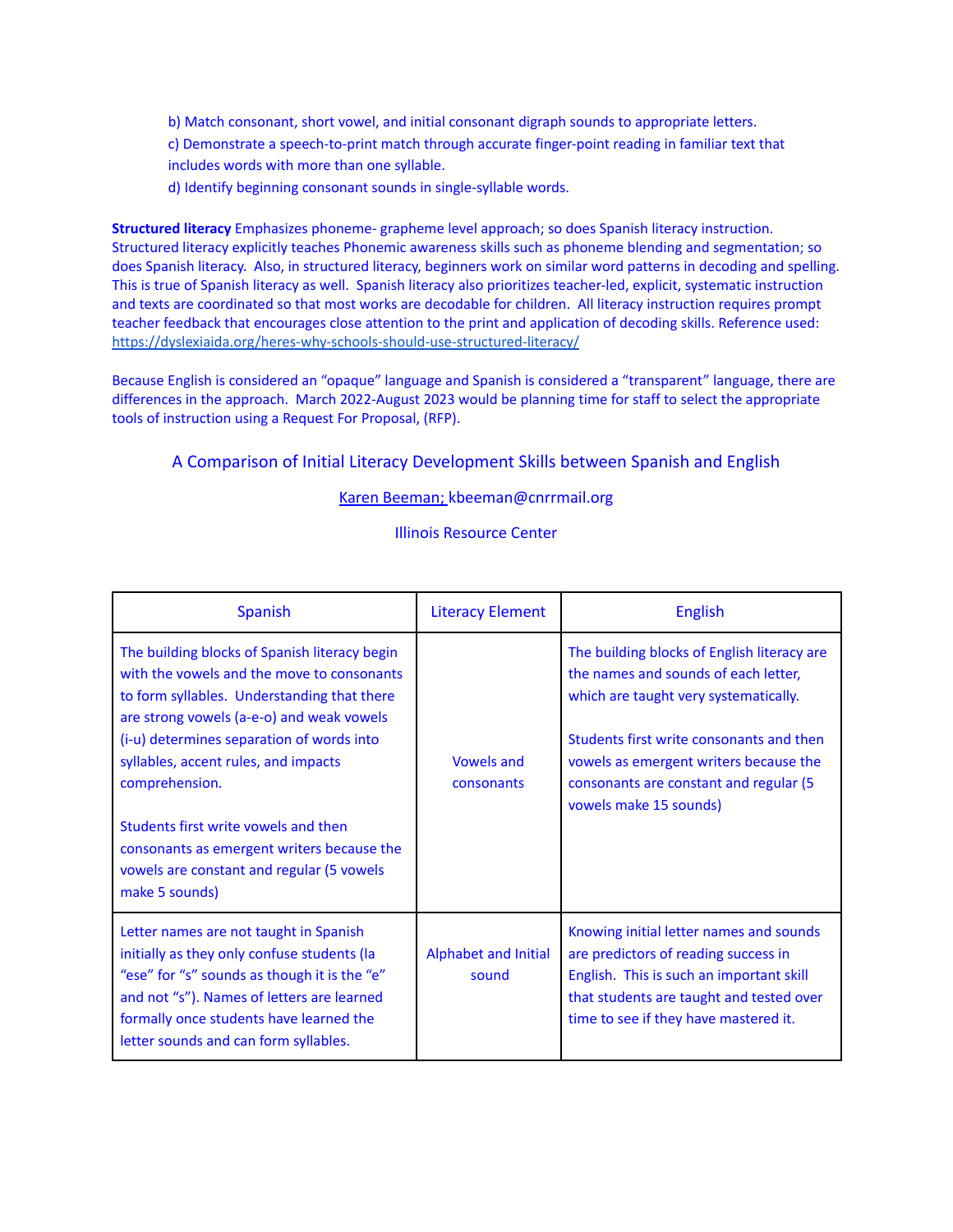| The concept of the accent is very important<br>in Spanish, not only as it relates to writing<br>and spelling (the orthographic accent as in<br>papa) but also de diacritic accent (mi vs. mi)<br>and the prosodic accent. Understanding how<br>vowels and syllables are formed is<br>fundamental to being able to use accents<br>correctly in Spanish.                                                                      | <b>Accents</b>                             | In English the concept of the accent is<br>phonological, as in understanding the<br>difference between important and<br>import.                                                                                                                                                       |
|-----------------------------------------------------------------------------------------------------------------------------------------------------------------------------------------------------------------------------------------------------------------------------------------------------------------------------------------------------------------------------------------------------------------------------|--------------------------------------------|---------------------------------------------------------------------------------------------------------------------------------------------------------------------------------------------------------------------------------------------------------------------------------------|
| Phonological awareness occurs through<br>writing, not through oral language<br>development. In Spanish, if you can say it,<br>you can write it, because of the tight<br>relationship between sound and symbol.<br>Then importance of word families in Spanish<br>occurs at the end of the word when studying<br>word families as in flor $-$ floreria $-$ and<br>florero, not at the beginning of the word as in<br>English | <b>Rhyming and Word</b><br><b>Families</b> | Understanding and developing onset and<br>rime (c-at;<br>f-at; m-at) is fundamental in English to be<br>able to decode and understand the<br>relationship between sound and symbol<br>as it appears at the beginning of the<br>words, and this skill is learned and taught<br>orally. |

| Understanding how to chunk words into<br>syllables is the most important skill in<br>Spanish emergent literacy and it is the<br>strongest predictor of long-term reading<br>success in Spanish.                                                                                     | <b>Syllables</b>  | The role of syllabification in English is<br>not as strong as in Spanish and it is<br>emphasized later – around $3^{rd}$ grade |
|-------------------------------------------------------------------------------------------------------------------------------------------------------------------------------------------------------------------------------------------------------------------------------------|-------------------|--------------------------------------------------------------------------------------------------------------------------------|
| Anchor charts are organized by the few<br>aspects of Spanish that are irregular. For<br>example" $b/v/$ (barro) and v (vaso): $c/ s/ z$ .<br>(cesped), s(salsa) and z (zapato): silent h.<br>(hermano, humedo). Words with the gender<br>specific article (el problemo and la mano) | <b>Word Walls</b> | Word Walls are organized alphabetically<br>emphasizing initial letters of works.                                               |
| There is no real need for this list since all<br>words can be decoded. A list of words that<br>are challenging to write, and that match the<br>word walls could be effective, but they<br>would be very different words than those<br>used in English.                              | Sight words       | This is a list of words that cannot be<br>decoded and do not follow regular rules.<br>The list must therefore be memorized.    |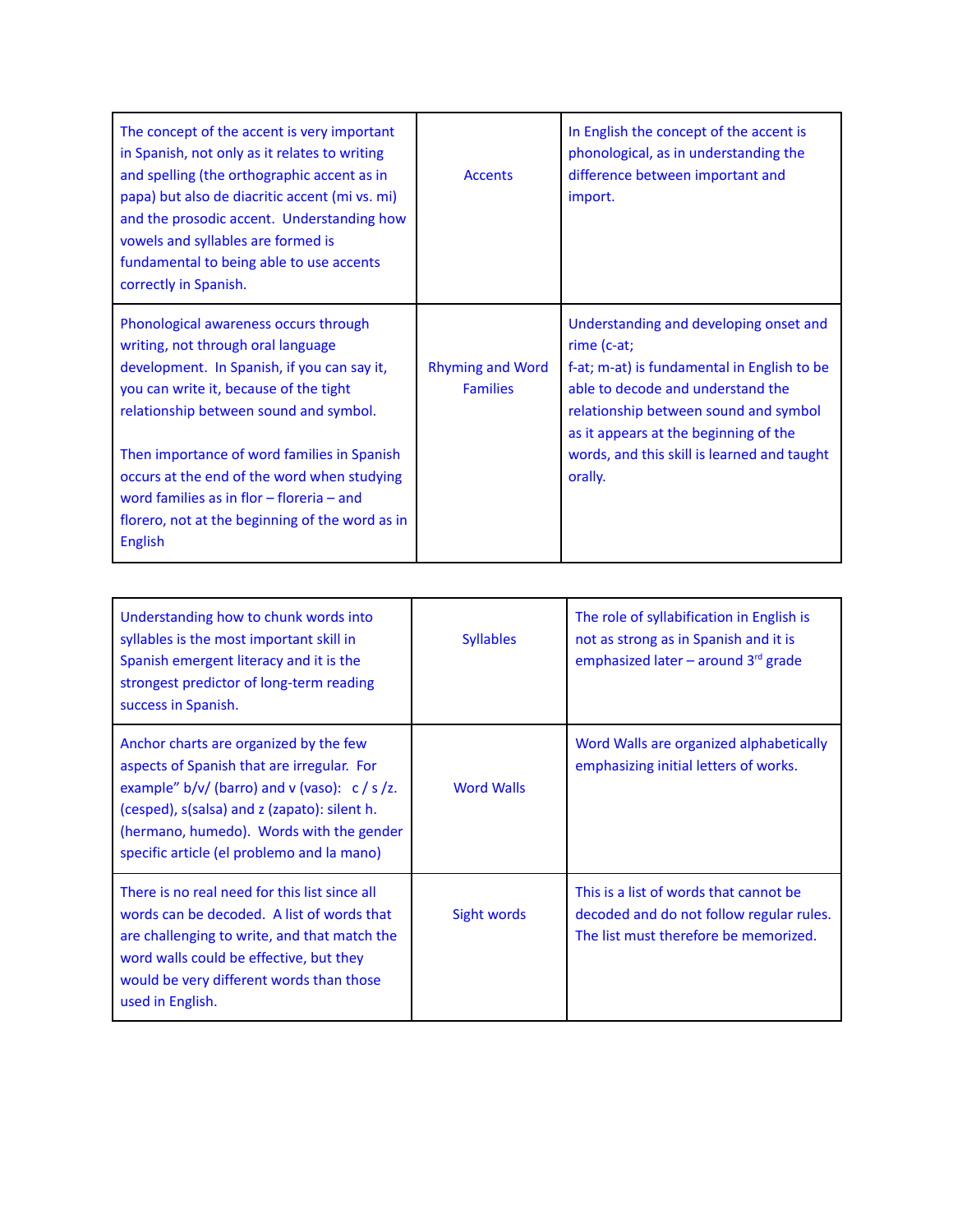#### **References**

Escamilla, K, (1999). Teaching literach in Spanish. In R.D.V.J.T(Eds.) (Ed.) The power of two languages 2000 (pp. 126.141). New York: Macmillan/McGraw. Hill.

Escamilla, K. (2000) Billingual means two: Assessment issues, early literacy and two language children. Research in literacy for limited English proficient Students (pp. pp. 100-128) Washington, DC:: National Clearinghouse for Bilingual Education.

Escamilla, K. & Coady, M. (2001) Assessing the writing of Spanish speaking students: Issues and suggestion, In J. Tinajero and S. Hurley (eds).

Handbook for Literacy Assessment for Bilingual Learners. Boston: Allyn & Bacon. 43-63.

Ferreiro, E. & Teberosky, A. (1982), Literacy before schooling. (K. Goodman Castro, Trans). Exeter, NH: Heinemann. (Original work published 1979).

Freeman, Y. & Freeman, D. (2007) Teaching Reading and Writing in Spanish and English in bilingual and Dual Language Classrooms (2nd Edition ed,). Portsmouth, NH: Heinemann.

Mora, J.K. (1999). Metalinguistic transfer in Spanish/English Biliteracy [ Electronic Version] from http://coe.sdsuedi/people/jmoral/MoraModules/

# 33. **What instructional tools will we be using to ensure our students reach grade level? I ask because we have had a problem getting kids on grade level in reading by fifth grade, especially our English learners.**

The fact that our students are not getting to grade level and closing the achievement gap is **precisely why** the Task Force is recommending we move to a full immersion model at the primary grades. Based on the planned rollout, the first cohort of 5th grade students having gone through the full immersion model will be in 2027-28. winter and spring of 2022 and the 2022-23 school year will be planning time including time for a Request for Proposal, (RFP) to purchase Core Spanish materials. (Task Force recommendation #4 APS fund Spanish Language core materials for all dual language classrooms.)

According to the Virginia [Department](https://www.doe.virginia.gov/instruction/foreign_language/resources/dual-language-immersion-2020.pdf) of Education Support Document for Dual Language Immersion Education (2020), A sizeable body of research focused on native speakers of the community's primary language – in this case, English – shows that teaching literacy through the partner language does not harm the language development of native English speakers, since society provides a great deal of access to academic English outside of school. By third or fourth grade, native English speakers in 90:10 DL/I programs typically score at least as high as native English speakers from monolingual classrooms on standardized tests of reading achievement. This research holds true for students of all socioeconomic levels (Barnett et al., 2007; Howard et al., 2018). DL/I teachers using the 90:10 model state that they do not need to re-teach literacy skills when reading in English is introduced, although there are language-specific conventions that may need to be taught explicitly (Collier and Thomas, 2012).

Based on research, early full immersion programs for English speakers and target language speaking students have